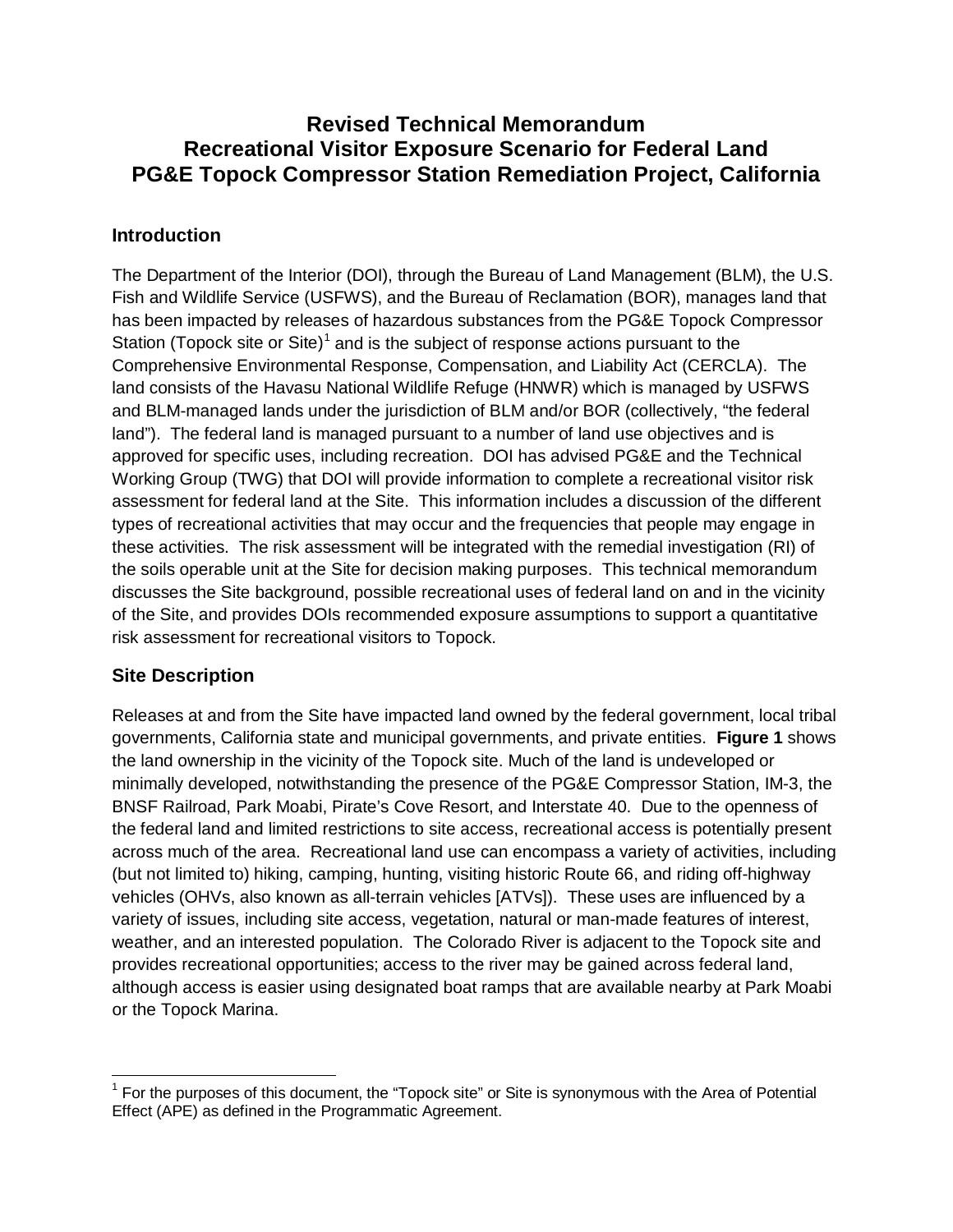Some federal land within and adjacent to the Topock site has been developed for routine recreational use. Park Moabi is leased by San Bernardino County and comprises BLM and State Land within the Site and provides seasonal residential use to the public and year-round residential use for a limited number of San Bernardino County staff. The Pirate's Cove is a concessionaire on BLM-leased land to the east of Park Moabi; it has boat docks, a restaurant, and condos to rent. The Topock Marina is a private facility in Arizona within the APE, which is adjacent to the HNWR. It provides boat docks and gasoline and soon will provide overnight rentals. The Colorado River floodplain attracts OHVs and other recreators since it has an open area of sandy beach. Parcels of federal land are near to the Colorado River and could be suitable for camping and access to the river.

The BLM Lake Havasu office, which manages land in the vicinity of the Topock site, has stated that it does not collect data regarding recreational visitation of use of BLM land (Cox, 2013). There are no sign-in logs or user fees collected at any access points on BLM land. The BLM's Needles Field Office manages the BOR lands near the Topock site and has designated many hiking trails near the site in the Bullhead Travel Management Plan (DOI/BLM 2009). These trails cross portions of the Site, although there is no organized trail network through the soil investigation area.

The Havasu National Wildlife Refuge (HNWR), managed by the USFWS, provides recreation opportunities for the public. The HNWR comprises 37,515 acres along the lower Colorado River in Arizona and California. The HNWR protects 30 river miles and encompasses 300 miles of shoreline from Needles, California, to Lake Havasu City, Arizona. The HNWR near the Topock site consists of two main areas: Topock Marsh and the wilderness area surrounding the Needles Mountains. Near the Site, the HNWR is underdeveloped in regards to general public access. Most of the HNWR is outside of the area impacted by the Topock Compressor Station.

The primary purpose of the National Wildlife Refuge System is to provide habitat for fish, wildlife, and plant resources. All activities that take place on the HNWR have to be appropriate and compatible with this main purpose. There are six main activities that have been determined to be compatible with the refuge's purpose: hunting, fishing, wildlife observation, photography, environmental education, and interpretation (61 FR 13647, 1996). Camping (land or water) is prohibited on HNWR per regulation (USFWS, 2013). There are no established hiking trails but most areas of the refuge are open to hiking. Near the Topock site, the most common recreational activities are hiking and boating/fishing. Street legal vehicles and OHVs are allowed on refuge roads, but off-roading is not allowed. Hunting is allowed on HNWR; hunting upland game would be the most likely form of hunting near the Topock site although it is rare. The HNWR has the authority to close off portions of the refuge for hunting and/or safety concerns. Closed areas are marked by regulatory signs and/or buoys (USFWS, 2013).

#### **Recreation Exposure Information from Published Sources**

As noted in the Site Description, there are a variety of recreational activities that may be conducted on federal land near the Topock site. These activities include hiking, camping, bird watching, hunting, and riding OHVs. Of primary concern for this evaluation is how often a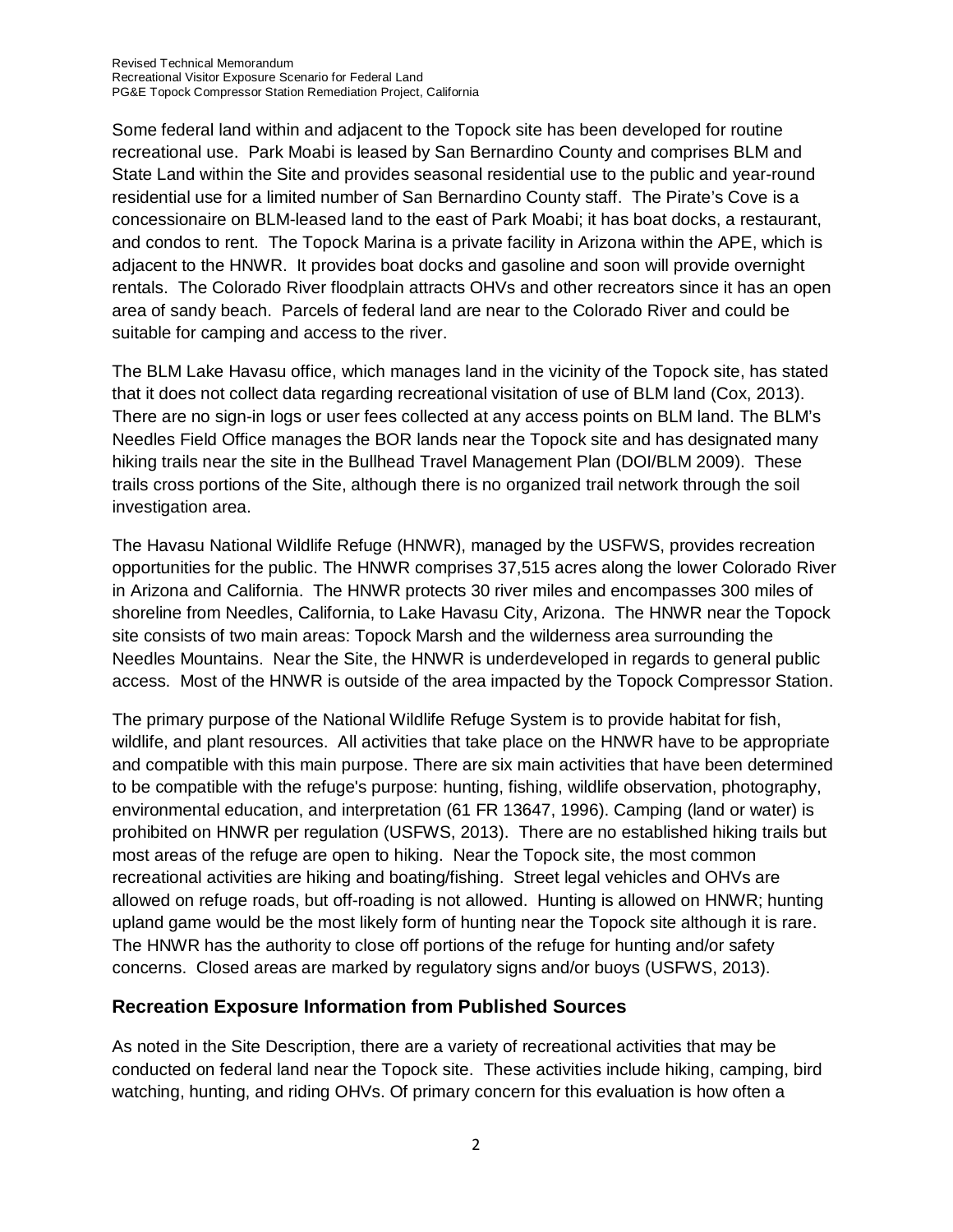person comes to the Site and how they may be exposed to chemicals that could be present in the soil. Several relevant documents have been identified that describe the frequency that individuals have been observed, or were assumed, to be engaged in these activities at other sites in the area and across California.

In 2008 a human health risk assessment was prepared for the **Clear Creek Management Area (CCMA),** a BLM property in Central California (USEPA, 2008a). The CCMA includes part of the New Idria Formation, a serpentinite rock body which contains a 31,000 acre outcrop of naturally occurring asbestos. The BLM has designated the New Idria portion of the CCMA as the Serpentine Area of Critical Environmental Concern (ACEC). The risk assessment evaluated a number of scenarios representative of typical recreational activities at the 75,000 acre property.

Although there are significant differences in some of the site attributes between CCMA and the Topock site (e.g., CCMA is primarily a naturally occurring asbestos site), some of the activities considered in the risk assessment at CCMA are similar to those proposed for recreational visitors at the Site. The primary concern at the CCMA was the inhalation of asbestos fibers in ambient air generated from soil-disturbing activities, particularly by motorized vehicles. The scenarios were designed to reflect the spectrum of activities an individual would participate in during a typical day, weekend, or work year visit to CCMA, e.g., driving in, riding motorcycles, camping, and driving out.

In summary, the scenarios at CCMA included:

- Weekend rider
- Day use rider
- Day use hiker
- Weekend hunter
- Combined rider/workday
- Patrol
- SUV/truck patrol

The risk assessment reported levels of airborne asbestos generated by activity based simulations of typical recreation activities at CCMA. Airborne dust levels, which are more relevant to the Topock site, were not reported (USEPA, 2008a).

The **State of California Natural Resources Agency** published a "*Survey on Public Opinions and Attitudes on Outdoor Recreation in California in 2009*" (CNRA, 2009). This report was developed in order to provide a comprehensive view of the outdoor recreation patterns and preferences of Californians, based on their opinions and attitudes about outdoor recreation and self-reported levels of physical activity in places where they recreate.

The primary goals of this survey were: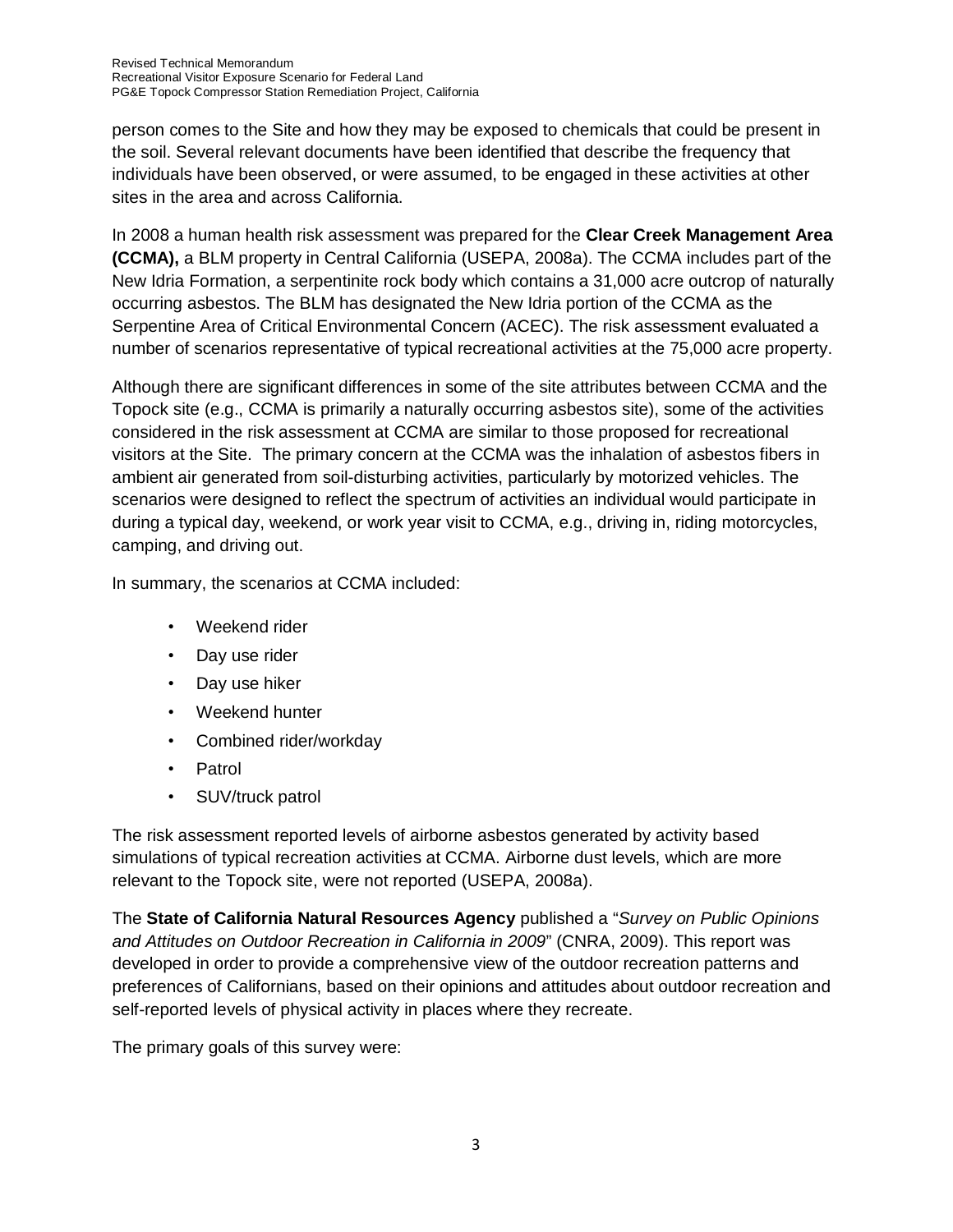- to learn about the recreational activities Californians are engaged in and what they would like to do more;
- to learn about Californians' opinions and attitudes regarding recreation facilities, programs, services and policies;
- to learn about Californians' physical activity in parks;
- to assess changes in responses compared to prior surveys.

The California Natural Resources Agency report did not contain recreational activity data specific to the Topock area or to federal land in the area. It did, however, confirm that the recreational activities proposed for the Topock human health risk assessment are popular with Californians in many regions across the state. The "mean number of participation days" from survey respondents for off-highway vehicle use was reported to be 14.8 days in 2008; the mean number of days for other relevant activities, such as camping (at developed sites), picnicking, or RV/trailer camping, ranged from 7-9 days/year.

The **USDA Forest Service** compiled visitor use data in their "*National Visitor Use Monitoring Results, USDA Forest Service, National Summary Report*" (USDA, 2013). Although there is no Forest Service land at the Topock site, the data can give insight into land use patterns of recreational visitors to federal land. This report provides science-based estimates of the volume and characteristics of recreation visitation to the National Forest System, as well as the benefits recreation brings to the American public. Completed in 5-year cycles, the report helps the Forest Service to manage its recreation resources in such a way that best meets the needs of visitors while maintaining the quality of the natural resource base.

The most popular activity reported on Forest Service lands was hiking/walking, by 42% of respondents. Primitive camping (3%) and OHV use (3.6%) were activities also engaged in by Forest Service land visitors. Less than half of the OHV riders reported this was their primary activity, suggesting that they were using OHVs to access forest land for other activities (e.g., hunting, fishing, climbing).

## **Recreational Visitor Exposure Scenario for Federal Land at the Topock Site**

The lands managed by the federal agencies in the vicinity of the Topock site are largely undeveloped, but opportunities for recreation are available across the Site area. The development of exposure assumptions for recreational visitors to federal land at Topock are discussed in this section of the Technical Memorandum.

**Figure 2** presents a conceptual site model (CSM) diagram that links the contaminant source with exposure to potential recreational visitors on federal land. As a simplifying assumption, it is assumed that each of these recreational activities could take place at any location on federal land. In reality, specific locations may be preferred for certain activities while other locations may be less attractive or may limit recreation options (e.g., HNWR). The most probable recreational land use activity on federal land includes hiking, camping, hunting, and OHV riding.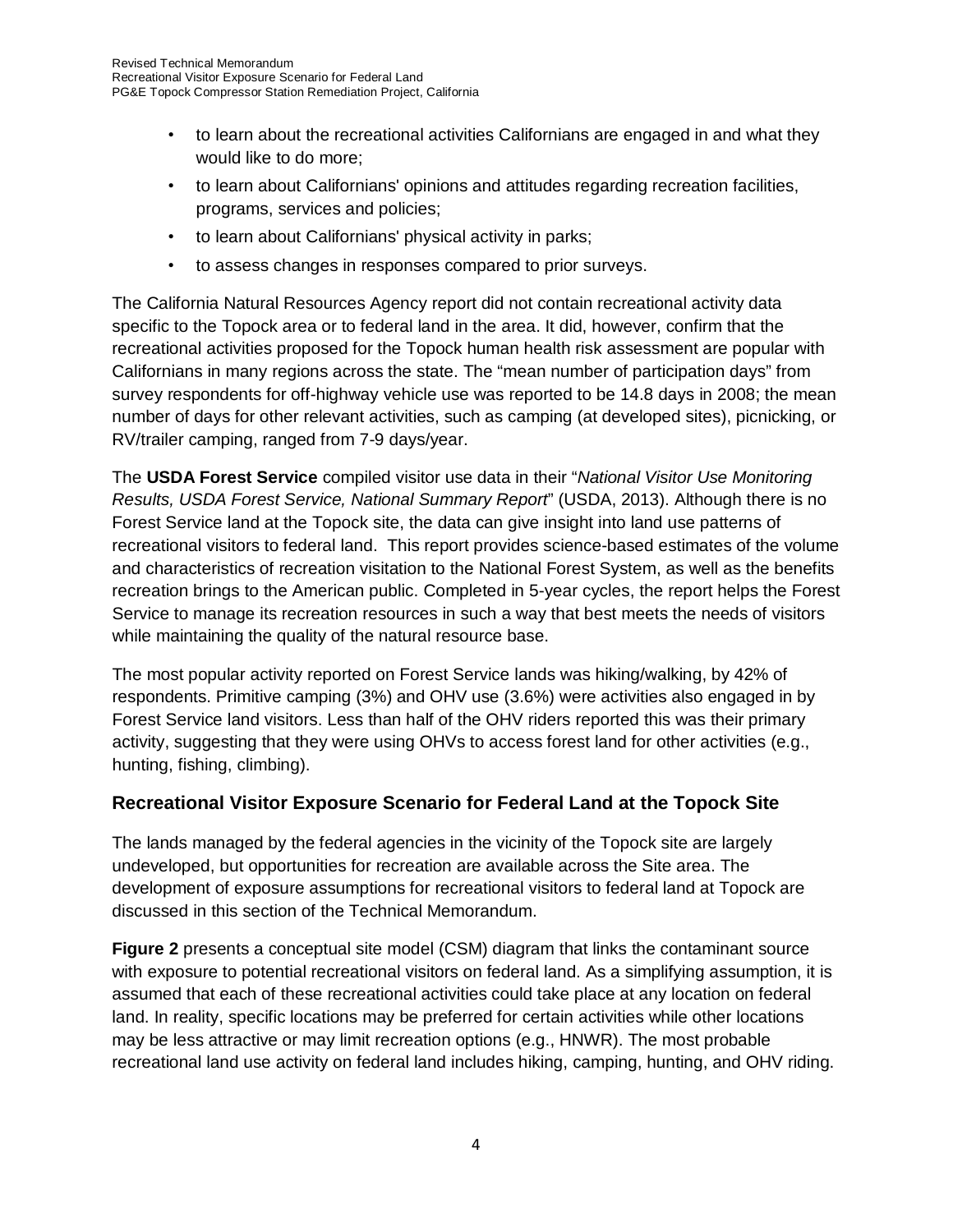Published default exposure factors are generally not available for recreational land use (except for some specific scenarios, such as fishing and fish ingestion rates). EPA's 2011 Exposure Factors Handbook Update does not present exposure factors for any recreational scenarios other than fishing (EPA, 2011a). Rather, informed professional judgment is necessary to select factors that best represent the types of recreational activities that may be conducted at the site of interest.

Exposure Parameters of Interest: Once a particular activity or scenario has been selected, it is necessary to develop estimates of the frequency a person may be engaged in this activity (exposure frequency, EF, in days/year) and the length of time spent doing this activity (exposure duration, ED, in years). The routes of exposure, including inhalation of dust, incidental ingestion of soil, and dermal contact with soil, are important factors in determining how much of a contaminant may enter the body during these activities.

Factors Impacting Exposure Potential: Recreational use of federal land at the site is expected to vary during the course of a year due to a variety of factors, including weather conditions (especially hot, cold, or rainy periods), seasonality of hunting, and the time of year. In general, recreational activities at the site are expected to be limited in frequency and duration during the hottest summer months. Hunting would only occur during those months that are legally permitted; the exposure potential could vary based on game species being hunted. The exposure frequency is expected to be limited to a few weeks for the species of interest (e.g., game birds).

The exposure frequency and duration parameters presented in **Table 1** are proposed for recreational visitors on federal land in the vicinity of the Topock site, based on site-specific considerations and information provided from nearby sites. The EF parameters were developed from information presented in CNRA's document "*Complete Findings: Survey on Public Opinions and Attitudes on Outdoor Recreation in California, 2009*", particularly Table 25 (Recreation Activity Participation of Respondents During the Past 12 Months). The use rates provided by CNRA are mean values; for risk assessment purposes, an upper bound measure of exposure (e.g., the 95% upper confidence limit on the mean) is generally preferred. To protect human health, it is assumed herein that a participant's entire annual recreational activity is conducted on federal land at Topock rather than spread out at various sites across the state. That is, the entire annual activity rate for day hiking on trails, 15.9 days/year, is spent at the Topock site. This approach is expected to provide a conservative upper bounds estimate of the potential exposure frequency and duration at the Site.

Particulate Emissions: A primary exposure concern associated with riding OHVs is the generation and subsequent inhalation of airborne particulate matter. With their large and heavily treaded tires, OHVs can release relatively large amounts of soil into the ambient air when they are ridden. For the recreational OHV rider population at Topock, it is necessary to identify an appropriate particulate emission factor (PEF, in  $m^3$ /kg) that provides an estimate of the airborne level of respirable dust resulting from riding OHVs. The PEF is the soil to air emission factor and provides a means for estimating the contaminant levels in air due to re-suspended soil particles (EPA, 2011b). A generic PEF has been developed by the USEPA for evaluation of windblown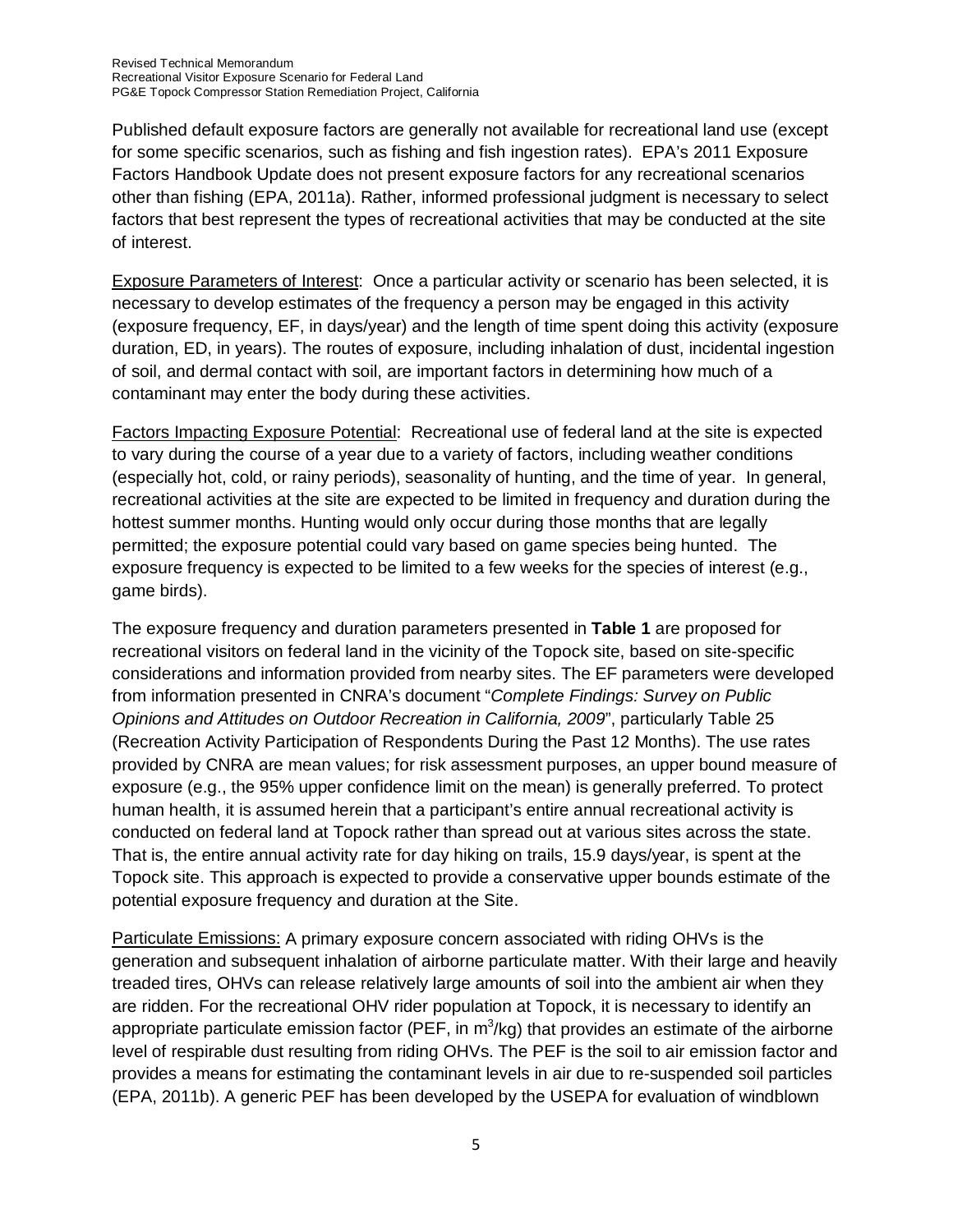fugitive dust from surface contamination sites (EPA 1991), but that scenario does not agitate the soil as aggressively as the tires of an OHV and is not specifically relevant to an OHV scenario.

Airborne particulate levels generated during OHV riding at the Topock site have not been measured. PEFs derived for other sites were reviewed to determine their relevance for use at the Topock Site. The development of several site-specific PEFs for OHV riding at other sites are discussed in this Memorandum, along with a recommendation for evaluating risks to OHV riders at the Topock site.

## **Review of Relevant PEF Studies**

The USEPA derived site-specific PEFs for OHV riding at two mine sites in Colorado. The baseline human health risk assessments (BHHRAs) for the Standard Mine Site and the Nelson Tunnel/Commodore Waste Rock Pile used the results from activity based air sampling to calculate PEFs for OHV riding. These risk assessments conducted field measurements that directly measured airborne levels of particulates generated from riding an OHV. These activity based projects were the only project examples identified in the literature where dust generation from OHV riding was quantitatively measured.

Standard Mine Site: The USEPA derived a PEF for riding OHVs at the Standard Mine Site in Gunnison County, Co (USEPA, 2008b; 2009). This PEF was calculated from empirical data collected by measuring airborne dust generated during activity simulations using two OHVs at the Quincy Smelter site (California) in 2004. (A reference for the Quincy Smelter project was not provided in the Standard Mine risk assessment; only a personal communication from B. Brass, USEPA/ERT West was cited.)

As reported in the Standard Mine BHHRA, a dust collector was attached to the front rack of the second (trailing) OHV and measurements taken over a six hour period. The concentrations of dust varied considerably during the measurement period, from a minimum concentration of 18.7 ug/m $3$  to a maximum of 23,539 ug/m $3$ . The investigators took this to be due primarily to variations in speed and the positions of the OHVs relative to each other. From the collected air data, EPA generated a PEF for OHV riding by "taking the mean concentration of dust in air generated during OHV use (3,400 ug/m<sup>3</sup>) and multiplying it by the fraction of total dust that is respirable to estimate the PM10 fraction" (35%; USEPA, 2009). A PEF of 1.18E-06 kg/m<sup>3</sup> (equivalent to 8.47E+5  $m^3$ /kg) was calculated from this data.

Nelson Tunnel/Commodore Waste Rock Pile: The USEPA conducted site-specific activity based air sampling for the Nelson Tunnel/Commodore Waste Rock Pile BHHRA and RI in Creede, CO (USEPA, 2011b). The primary purpose of this study was to determine exposure point concentrations in air for lead, manganese and zinc. The appendix discussing the PEF derivation notes that three air samples were collected from the area traversed by the OHVs but does not describe where the air monitors were located or how long data was collected. Individual PEFs for each of the three metals were estimated from the site soil and air data. An "average PEF" of 6.08E-05 kg/m $3$  (1.65E+04 m $3$ /kg) was calculated from the combined PEFs for the three metals.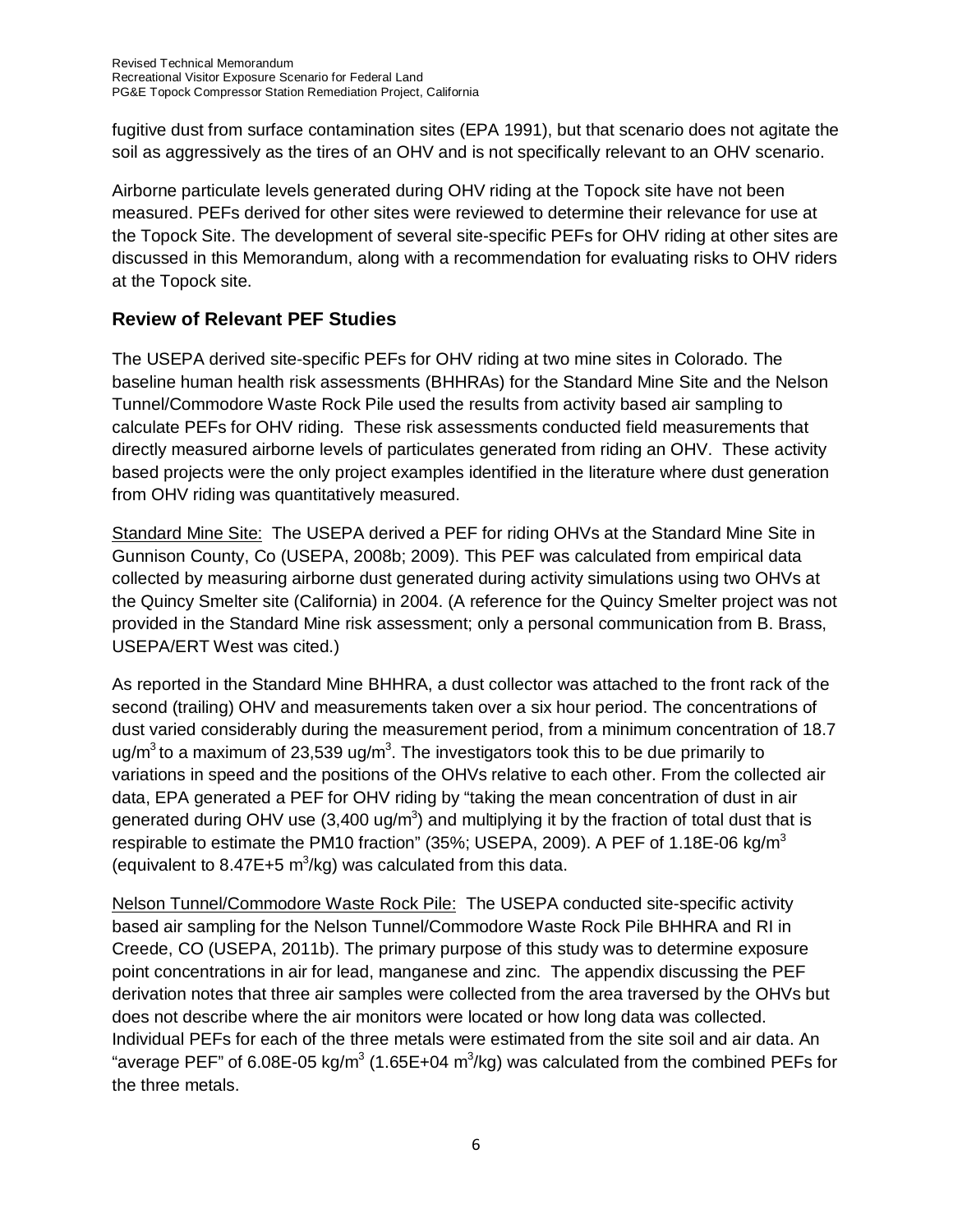A comprehensive description of the study design was not provided in the BHHRA for the Nelson Tunnel site. Although a limited amount of site-specific air data is presented for OHV riding, there is no substantiating information included (e.g., location of air monitors, actual dust levels). The lack of information for this project limits its usefulness, and it is not recommended as a surrogate for a PEF at the Topock Site.

Rand Historic Mining Complex: The BLM conducted an inhalation risk assessment for OHV riders as part of the RI at the Rand Historic Mining Complex in San Bernardino County, CA (DOI, 2011). In the Rand RI evaluation, airborne dust concentrations during OHV use were modeled by modifying an equation for calculating the PEF associated with construction traffic over an unpaved road (USEPA, 2002). This construction scenario is similar to OHV use, in that significant airborne soil and dust are generated by tires during repetitive driving activities. A combination of default values and activity-specific assumptions were integrated into the PEF estimation for the Rand RI. A PEF of 5.3E+03 m<sup>3</sup>/kg was developed for the inhalation risk assessment for OHV riders at Rand.

## **Recommended PEFs for Topock Recreational Visitors**

All of the OHV scenarios reviewed for this Technical Memorandum generated significant amounts of airborne dust. While particulate masks are often worn by riders in dusty conditions, for the purposes of this evaluation it is assumed that OHV riders are maskless and may be fully exposed to the dust generated from their activities.

The Standard Mine Site BHHRA derived a PEF for OHV riding based on airborne dust measurements collected during activity based sampling. Because it is based on actual measurements collected during OHV riding, the Standard Mine Site PEF (8.47E+05 m<sup>3</sup>/kg) is considered to be the most accurate value for estimating airborne respirable dust levels from OHV riding at the Topock Site. It is recommended that this value be used as the PEF for estimating inhalation risks from OHV riding at the Topock Site. The recommended PEF for OHV riding is very similar to the default value recommended by DTSC (2011) for construction workers (1.0E+06 m ${}^{3}$ /kg).

For campers, hikers, and hunters, the default residential PEF value of 1.316E+09  $\text{m}^3\text{/kg}$  (DTSC, 2011) is recommended. This PEF represents the fugitive dust level a recreational visitor could be exposed to while present at the Site. The PEFs proposed for all recreational visitors to federal land are presented in Table1.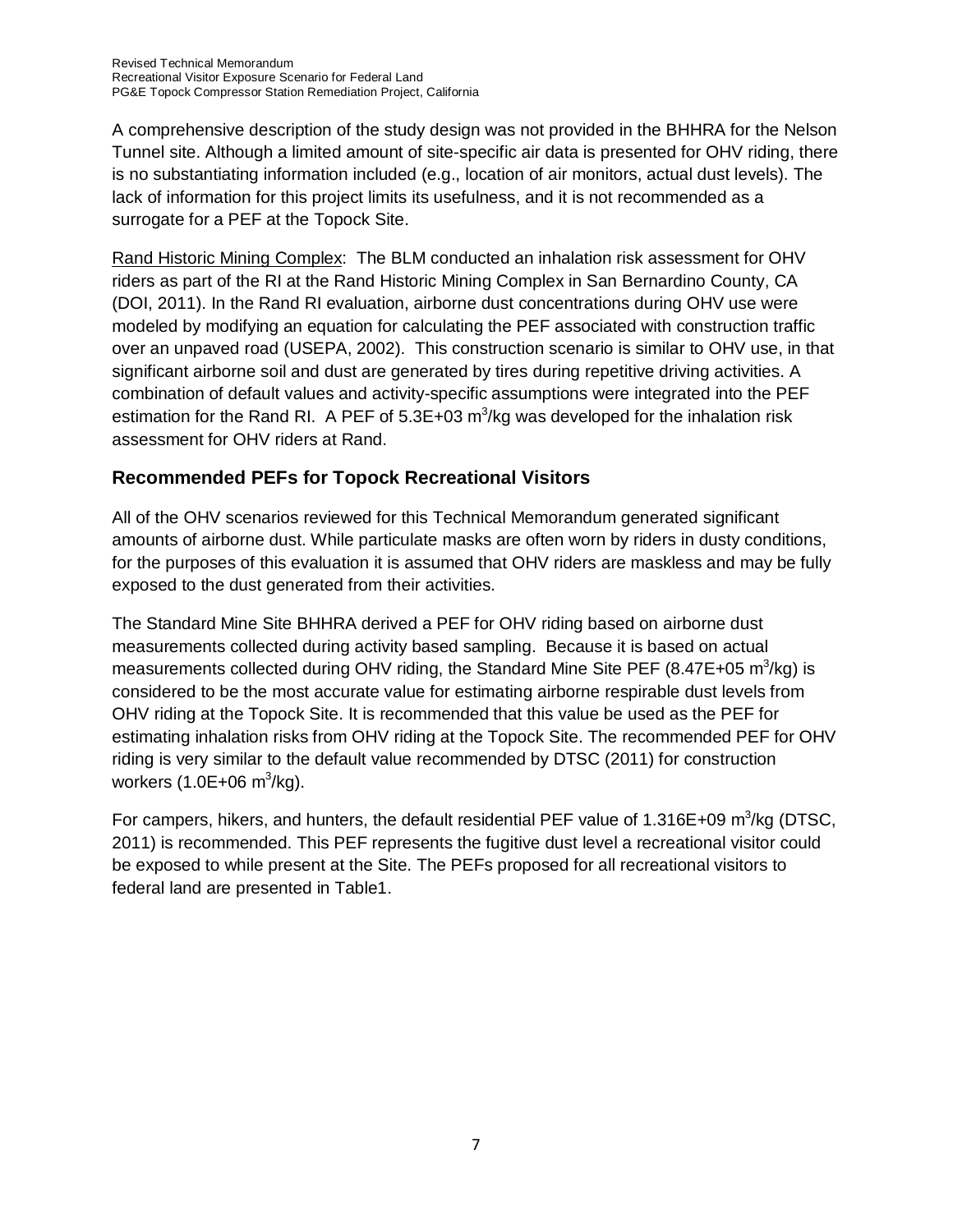#### **Table 1 Exposure Duration and Frequency for Recreational Visitors, Federal Land, Topock Site**

#### Camper:

- EF: 1 day/month, 8 months/year
	- *(slightly greater than rate for "camping in developed sites", mean of 6.9 days/year, CNRA 2009)*
- ED: 30 years (6 as a child, 24 as an adult)*(DTSC, 2011)*
- PEF  $1.316E+09 \text{ m}^3/\text{kg}$  (DTSC, 2011)

### Hunter:

- EF: 8 days, 1 month/year
	- *(4 weekends; assumes 1 month game season)*
- ED: 30 years for adult
	- (*default residential exposure assumption, USEPA, 1991*)
- PEF  $1.316E+09 \text{ m}^3/\text{kg}$  (DTSC, 2011)

#### Hiker:

- EF: 2 days/month, 8 months/year
	- *(corresponds to "day hiking on trails", mean of 15.9 days/year, CNRA 2009)*
- ED: 30 years (6 as a child, 24 as an adult)*(DTSC, 2011)*
- PEF  $1.316E+09 \text{ m}^3/\text{kg}$  (DTSC, 2011)

#### OHV Rider:

- EF: 2 days/month, 8 months/year
	- *(corresponds to "off-highway vehicle use", mean of 14.8 days/year, CNRA,2009)*
		- 1.5 hours/day
	- *(corresponds to time spent riding solely on the potentially contaminated area, USEPA 2008b)*
- ED: 30 years (6 as a child, 24 as an adult) *(DTSC, 2011)*
- PEF: 8.47E+05 m3 /kg *(USEPA, 2008a; 2009)*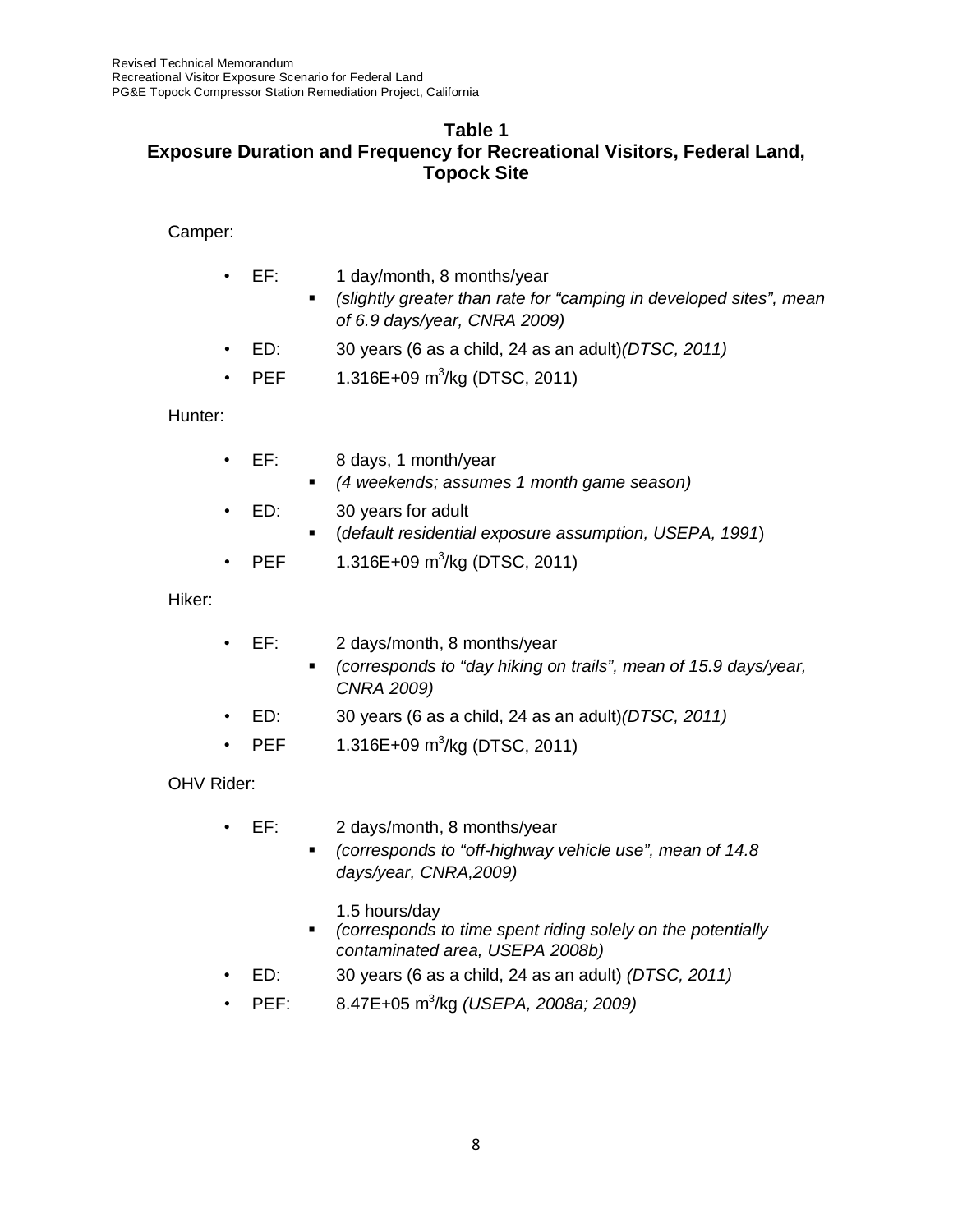### **Pathway-Specific Exposure Assumptions**

**Table 2** presents DOI's recommended assumptions for each exposure pathway of interest for the different recreational visitor populations. All populations are assumed to be exposed to site contaminants in soil by ingestion, dermal contact, and inhalation of particulates, but to varying degrees depending on their activities. When relevant, default exposure assumptions recommended by DTSC (2011) were used. Standard default exposure assumptions are not available for OHV riders, and a combination of site-specific information and professional judgment was used to select parameters for this population.

The default soil ingestion rate for construction workers is recommended to represent the higher rates of exposure expected from OHV activities than experienced by most recreational visitors. Similarly, the soil adherence factor for dermal exposure for construction workers is recommended for adult OHV riders. Both soil ingestion and dermal contact are considered episodic in nature, where an individual could receive the equivalent of a full day's exposure in less time during a limited number of exposure events (e.g., hand to mouth actions, dermal contact while sitting on the ground). Although OHV riders were assumed to ride on the Site for only a portion of a day, it was conservatively assumed they would incur a full day's exposure rate for the soil ingestion and dermal contact pathways.

The skin surface area values for dermal exposure assumes that the face, forearms, hands, lower legs, and feet are exposed skin. Separate default values have been provided for both children (up to age 6) and adults. As noted in Table 2, the skin surface area for adult hunters is likely overestimated, since they will probably wear shoes or boots.

Dermal absorption rates of inorganic chemicals have not been studied for recreational populations. Lacking population- or activity-specific information for skin surface area for soil contact and the soil adherence factor, default assumptions were made for this pathway. As shown in Table 2, DTSC-recommended default values for residents and construction workers were used in lieu of site-specific information for campers, hikers, hunters, or OHV riders. While this introduces some uncertainty into the analysis, it is not considered to be significant, as dermal exposure to metals is typically a low risk pathway.

The inhalation rates for all recreational populations potentially exposed to airborne particulates are also shown in Table 2. It was assumed that the populations of campers/hikers/hunters could be present at the Site all day and potentially exposed to airborne dust for the entire period. OHV riders are assumed to spend 1 ½ hours actively riding on the Site during each exposure period, although they may certainly ride for longer periods of time across a larger and non-impacted area.

It was also assumed that an individual could participate in these recreational activities for 30 years. For campers and hikers, it was assumed that 6 years of this activity would occur as a child aged 1-6 and 24 years as an adult (a standard assumption for exposure purposes) aged 7- 30. Children riding OHVs were considered to be slightly older; EPA used the ages 6-12 in the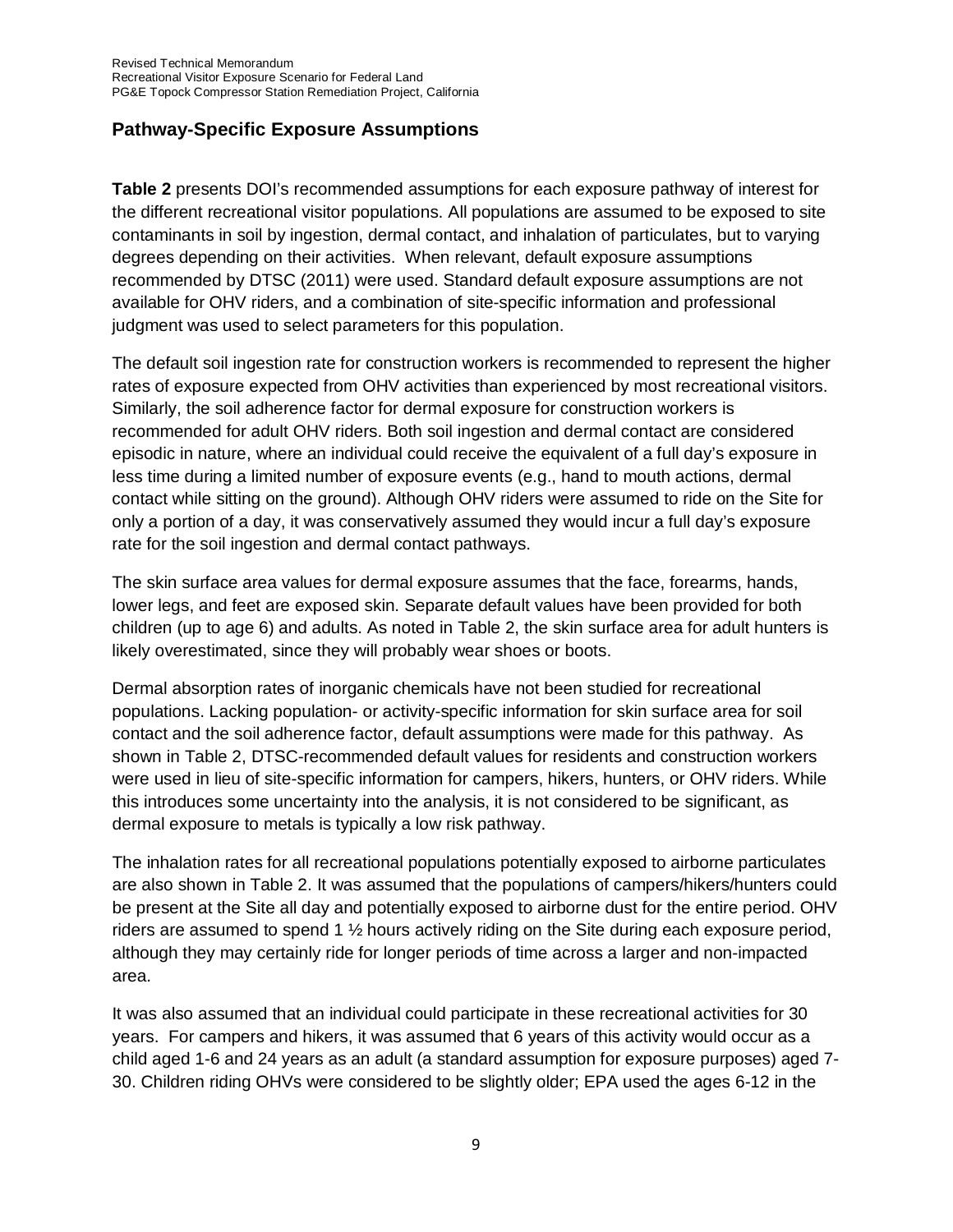Standard Mine Site BHHRA (USEPA, 2008b; 2009). Exposure assumptions for a child ages 6- 12 riding OHVs are included in Table 2. Children were not evaluated for the hunter scenario.

It is anticipated that these populations and pathways will be evaluated in the human health risk assessment for recreational visitors on federal land at the Topock site. In the event that any exposure parameters need clarification or updating, values recommended in the Topock HHRA workplan or EPA and DTSC guidance should be considered.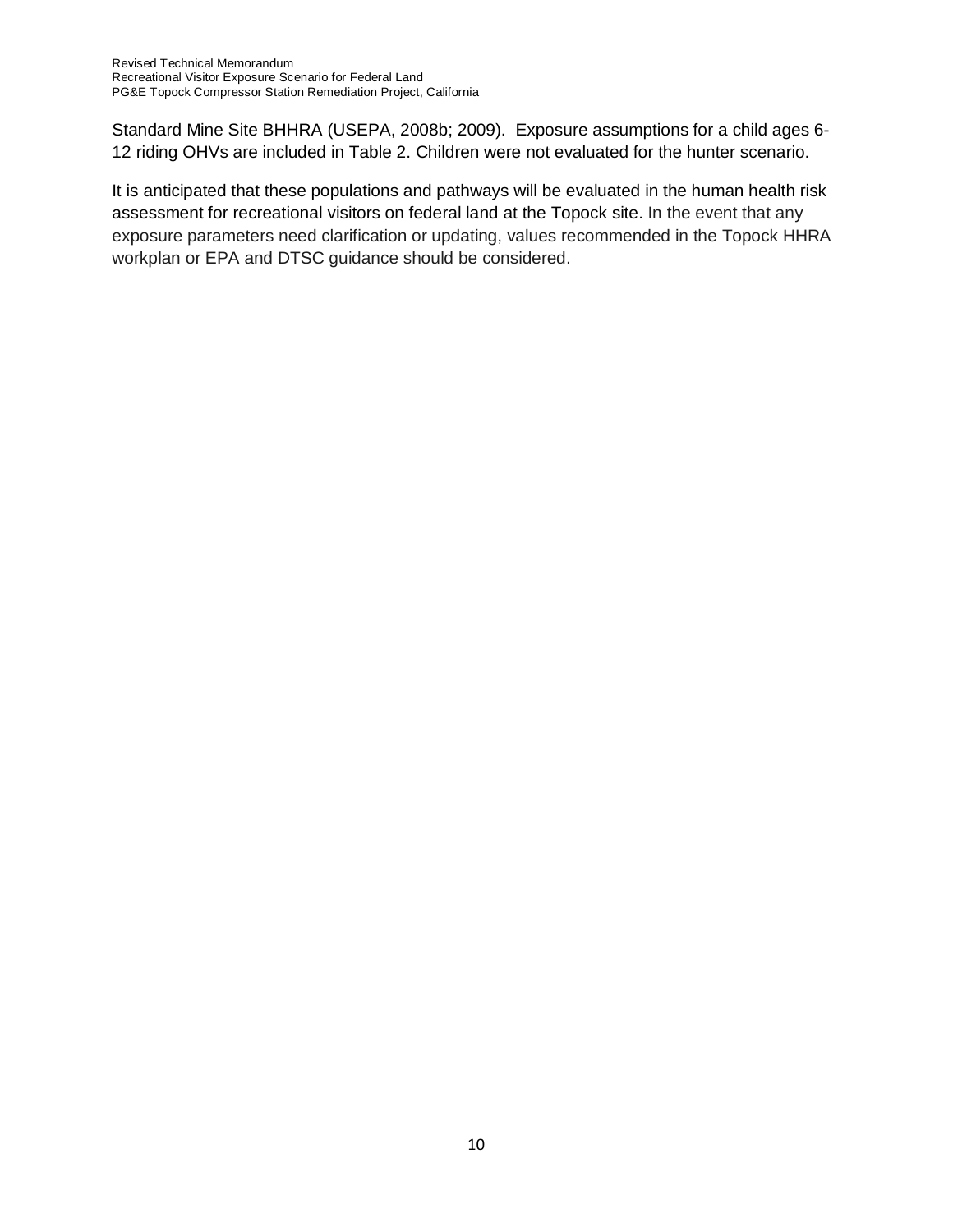#### **Table 2 Pathway-Specific Exposure Assumptions for Recreational Visitors, Federal Land, Topock Site**

| <b>Parameter</b>                                            | <b>Adult Value</b> | <b>Child Value</b>        | <b>Reference</b>   |
|-------------------------------------------------------------|--------------------|---------------------------|--------------------|
|                                                             |                    |                           |                    |
| Body weight (kg)                                            |                    |                           |                    |
| <b>OHV Rider</b>                                            | 70                 | 33 (ages 6-12)            | <b>USEPA 2008b</b> |
| Camper/Hiker                                                | 70                 | 15 (ages 1-6)             | <b>DTSC 2011</b>   |
| Hunter                                                      | $\overline{70}$    | <b>NA</b>                 | <b>DTSC 2011</b>   |
|                                                             |                    |                           |                    |
| Soil Ingestion (mg/day)                                     |                    |                           |                    |
| <b>OHV Rider</b>                                            | 330 <sup>a</sup>   | $330^{\circ}$ (ages 6-12) | <b>DTSC 2011</b>   |
| Camper/Hiker<br>(resident default value)                    | 100                | 200 (ages 1-6)            | <b>DTSC 2011</b>   |
| Hunter<br>(resident default value)                          | 100                | <b>NA</b>                 | <b>DTSC 2011</b>   |
|                                                             |                    |                           |                    |
| <b>Dermal Contact</b>                                       |                    |                           |                    |
| Skin surface area $\overline{(cm^2)}$                       |                    |                           |                    |
| <b>OHV Rider</b>                                            | 5,700              | 2,900 (ages 1-6)          | <b>DTSC 2011</b>   |
| Camper/Hiker                                                | 5,700              | $2,900$ (ages 1-6)        | <b>DTSC 2011</b>   |
| Hunter                                                      | $5,700^{b}$        | <b>NA</b>                 | <b>DTSC 2011</b>   |
| Soil adherence factor (mg/cm <sup>2</sup> )                 |                    |                           |                    |
| <b>OHV Rider</b>                                            | 0.8 <sup>c</sup>   | $0.8^{\circ}$ (ages 6-12) | <b>DTSC 2011</b>   |
| Camper/Hiker                                                | $\overline{0.07}$  | $0.2$ (ages 1-6)          | <b>DTSC 2011</b>   |
| Hunter                                                      | 0.07               | <b>NA</b>                 | <b>DTSC 2011</b>   |
|                                                             |                    |                           |                    |
| <b>Inhalation of Particulates</b><br>(m <sup>3</sup> /hour) |                    |                           |                    |
| <b>OHV Rider</b>                                            | $\overline{2.4}$   | $\frac{1.55}{0.417^d}$    | <b>USEPA 2008b</b> |
| Camper/Hiker/Hunter <sup>d</sup>                            | $0.833^{d}$        |                           | <b>DTSC 2011</b>   |
| (resident default value)                                    |                    | $(ages 1-6)$              |                    |
|                                                             |                    |                           |                    |
| <b>Averaging Time</b>                                       |                    |                           |                    |
| Carcinogens (days)                                          | 25,550 days        | 25,550 days               | <b>DTSC 2011</b>   |
| Noncarcinogens (days)                                       | ED x 365           | ED x 365                  | <b>DTSC 2011</b>   |

NA = Not applicable; not recommended for evaluation.

<sup>a</sup>the soil ingestion rate for a construction worker was used for both children and adults because OHV riding generates a large amount of dust, which can result in higher ingestion rates than more typical recreational exposures.

<sup>b</sup>the skin surface area for adult hunters is likely overestimated, since they will probably wear shoes or boots.

<sup>c</sup>the soil adherence value for a construction worker was used for both adult and children OHV riders. dassumes 24 hours per day exposed to airborne particulates from the Site, equivalent to the residential default inhalation rate of 20 m<sup>3</sup>/day for adults and 10 m<sup>3</sup>/day for children.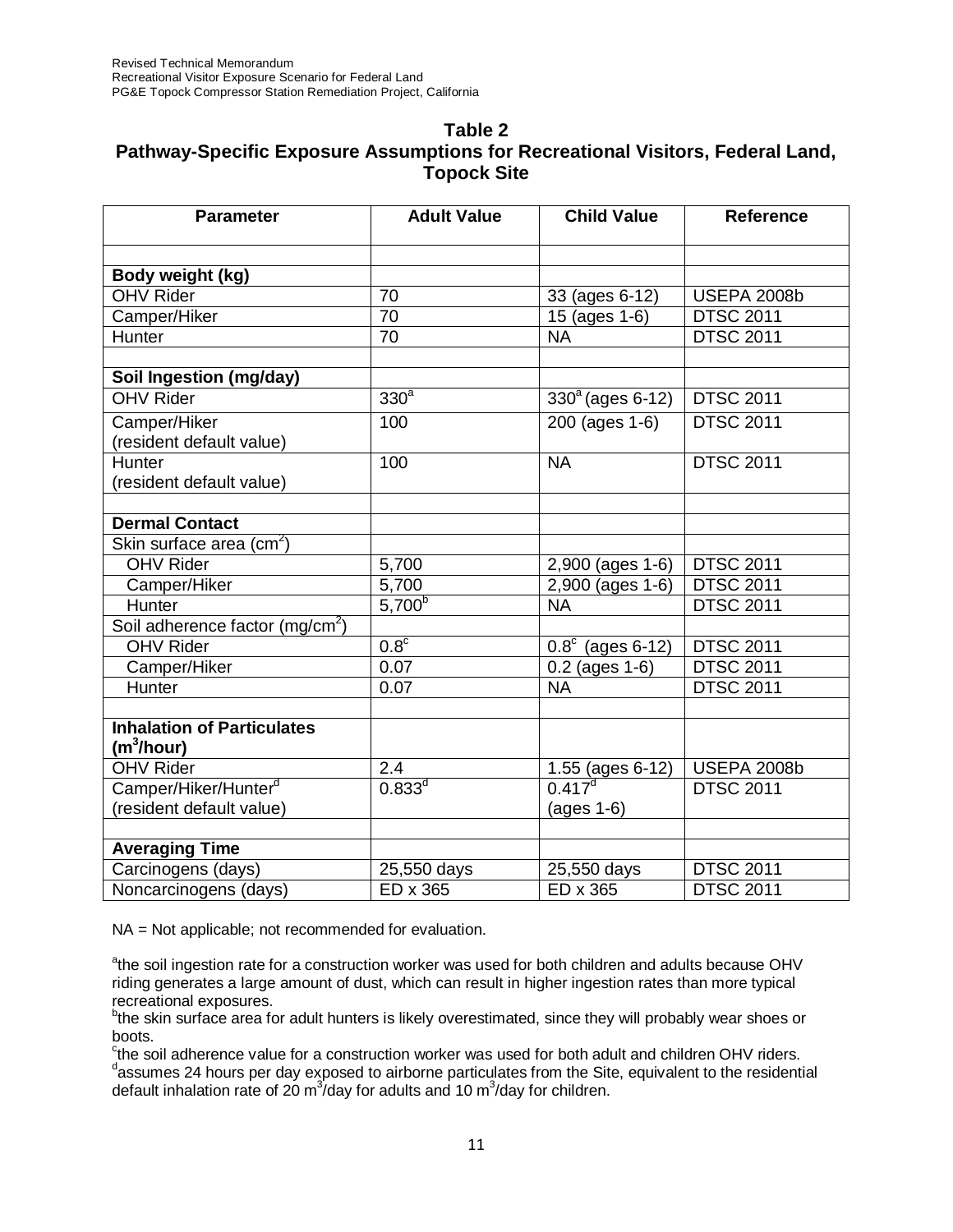#### **References**

Cox, Douglas N. 2013. Personal Communication with Jayson Barangan, BLM Lake Havasu Field Office. November 12.

61 FR 13647. 1996. Executive Order 12996. Management and General Public Use of the National Wildlife Refuge System.

DOI. 2009. US Department of the Interior, Bureau of Land Management, Bullhead Travel Management Plan. March. [http://www.blm.gov/az/st/en/prog/travel\\_mgmt/lhfo/bullhead-tmp](http://www.blm.gov/az/st/en/prog/travel_mgmt/lhfo/bullhead-tmp-docs.html)[docs.html](http://www.blm.gov/az/st/en/prog/travel_mgmt/lhfo/bullhead-tmp-docs.html)

DOI. 2011. Final Remedial Investigation Report, Rand Historic Mining Complex. US Department of the Interior, Bureau of Land Management. June.

CNRA. 2009. Complete Findings, Survey on Public Opinion and Attitudes on Outdoor Recreation in California 2009. State of California Natural Resources Agency. [http://www.parks.ca.gov/pages/795/files/2009%20spoa%20complete%20findings%20](http://www.parks.ca.gov/pages/795/files/2009%20spoa%20complete%20findings%209_28_09.pdf) [9\\_28\\_09.pdf](http://www.parks.ca.gov/pages/795/files/2009%20spoa%20complete%20findings%209_28_09.pdf)

DTSC. 2011. Human Health Risk Assessment (HHRA) Note Number 1. California EPA Department of Toxic Substances Control, Office of Human and Ecological Risk (HERO). May 20.

USDA. 2013. National Visitor Use Monitoring Results. National Summary Report. Last updated 20 May 2013. US Department of Agriculture, Forest Service. [http://www.fs.fed.us/recreation/programs/nvum/2012%20National\\_Summary\\_Report\\_0](http://www.fs.fed.us/recreation/programs/nvum/2012%20National_Summary_Report_061413.pdf) [61413.pdf](http://www.fs.fed.us/recreation/programs/nvum/2012%20National_Summary_Report_061413.pdf)

USEPA. 1991. Risk Assessment Guidance for Superfund (RAGS), Supplemental Guidance, Standard Default Exposure Factors (US Environmental Protection Agency, OSWER Directive: 9285.6-03).

USEPA. 2002. Supplemental Guidance for Developing Soil Screening Levels for Superfund Sites. OSWER 9355.4-24. December.

USEPA. 2008a. Clear Creek Management Areas Asbestos Exposure and Human Health Risk Assessment. Region 9.

May. [http://www.epa.gov/region09/toxic/noa/clearcreek/pdf/CCMARiskDoc24Apr08](http://www.epa.gov/region09/toxic/noa/clearcreek/pdf/CCMARiskDoc24Apr08-withoutAppxG.pdf) [withoutAppxG.pdf](http://www.epa.gov/region09/toxic/noa/clearcreek/pdf/CCMARiskDoc24Apr08-withoutAppxG.pdf)

USEPA. 2008b. Baseline Human Health Risk Assessment for the Standard Mine Site, Gunnison County, CO. Prepared by Syracuse Research Corporation for USEPA Region 8. March 19. [http://www2.epa.gov/sites/production/files/documents/SM\\_HHRA.pdf](http://www2.epa.gov/sites/production/files/documents/SM_HHRA.pdf)

USEPA. 2009. Baseline Human Health Risk Assessment for the Standard Mine Site, Gunnison County, CO; Addendum. Prepared by SRC for USEPA Region 8. November 24. [http://www2.epa.gov/sites/production/files/documents/SM\\_HHRA\\_Addendum.pdf](http://www2.epa.gov/sites/production/files/documents/SM_HHRA_Addendum.pdf)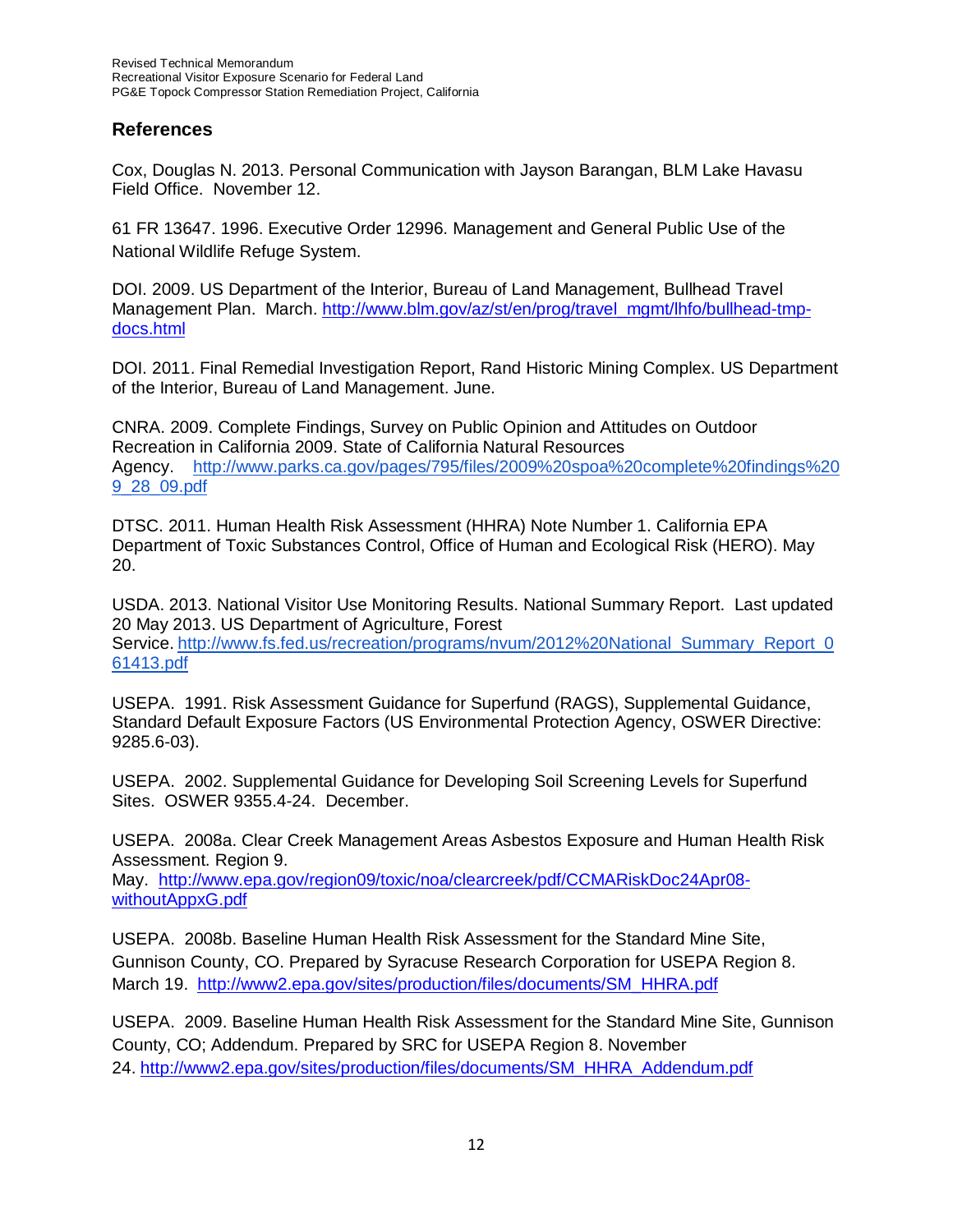Revised Technical Memorandum Recreational Visitor Exposure Scenario for Federal Land PG&E Topock Compressor Station Remediation Project, California

USEPA. 2011a. Exposure Factors Handbook: 2011 Edition. <http://www.epa.gov/ncea/efh/pdfs/efh-complete.pdf>

USEPA. 2011b. Remedial Investigation, Nelson Tunnel/Commodore Waste Rock Pile, NPL Site, Creede CO. Prepared by HDR Engineering, Inc. and TechLaw, Inc. for USEPA Region 8. November. [http://www2.epa.gov/sites/production/files/documents/NT\\_RI\\_Nov2011.pdf](http://www2.epa.gov/sites/production/files/documents/NT_RI_Nov2011.pdf)

USFWS. 2013. US Fish and Wildlife Service Regulations at Havasu NWR. <http://www.fws.gov/refuge/Havasu/FAQs.html>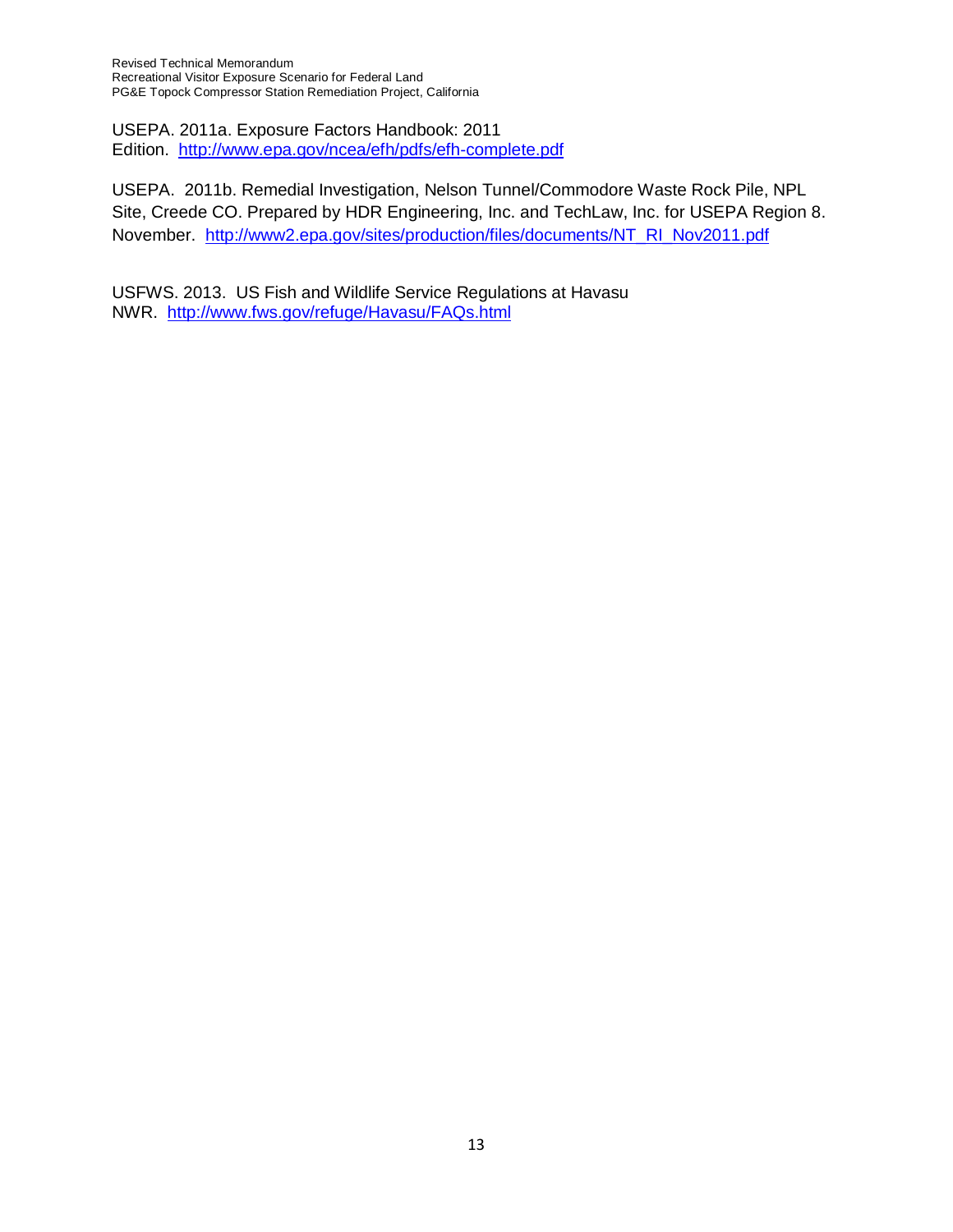